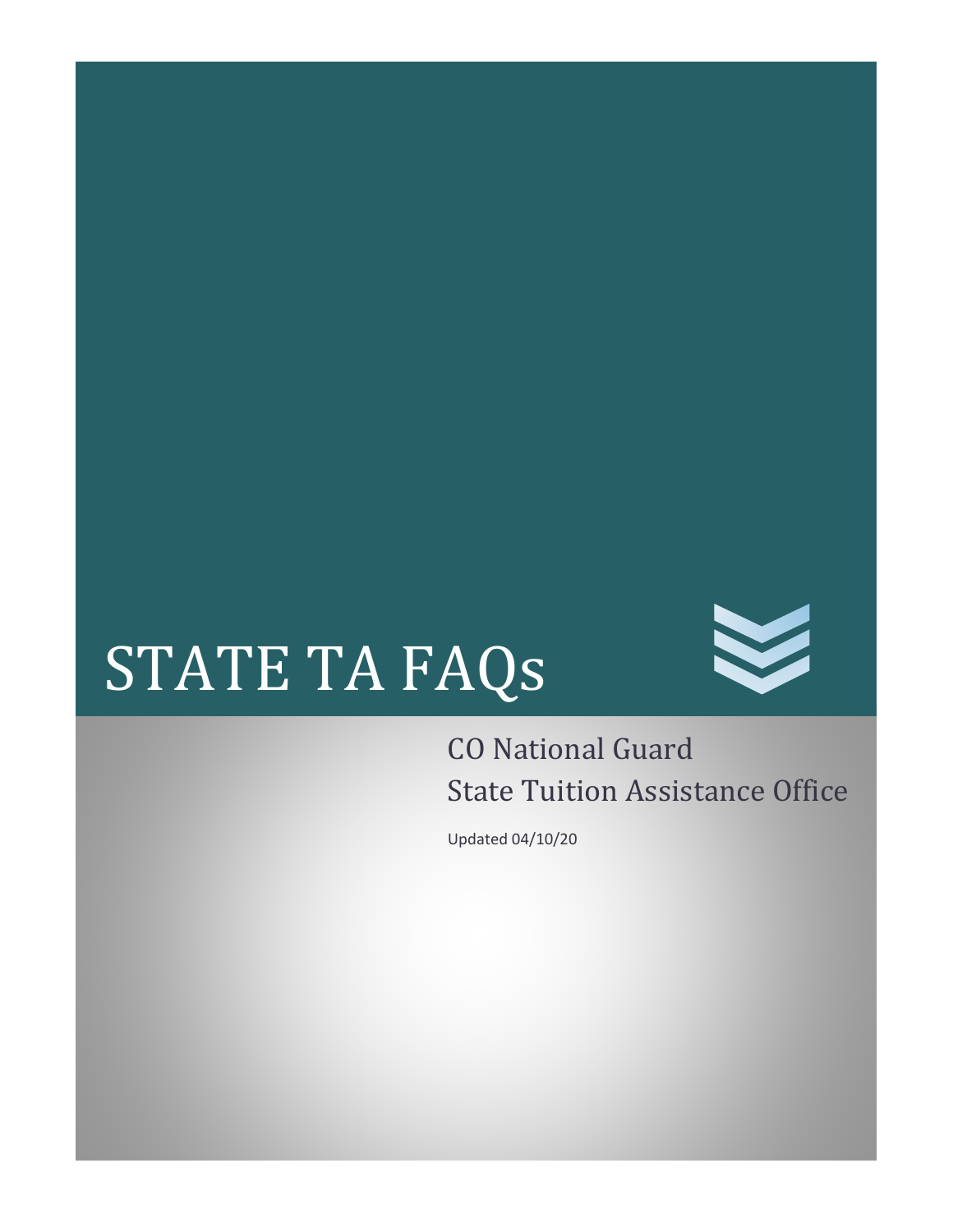### NOTICE TO APPLICANTS:

Members should access the website EVERY SEMESTER to obtain up-to-date information before initiating their application for State TA. It is the applicant's responsibility to ensure they are reporting the correct information and submitting the required forms as part of their application packet.

It is highly recommended the process for obtaining all your required paperwork commence immediately.

Applicants should refer to the *Student Resources* Section of the State TA Website and download the: *Document & Submission Checklist for Applicants***.**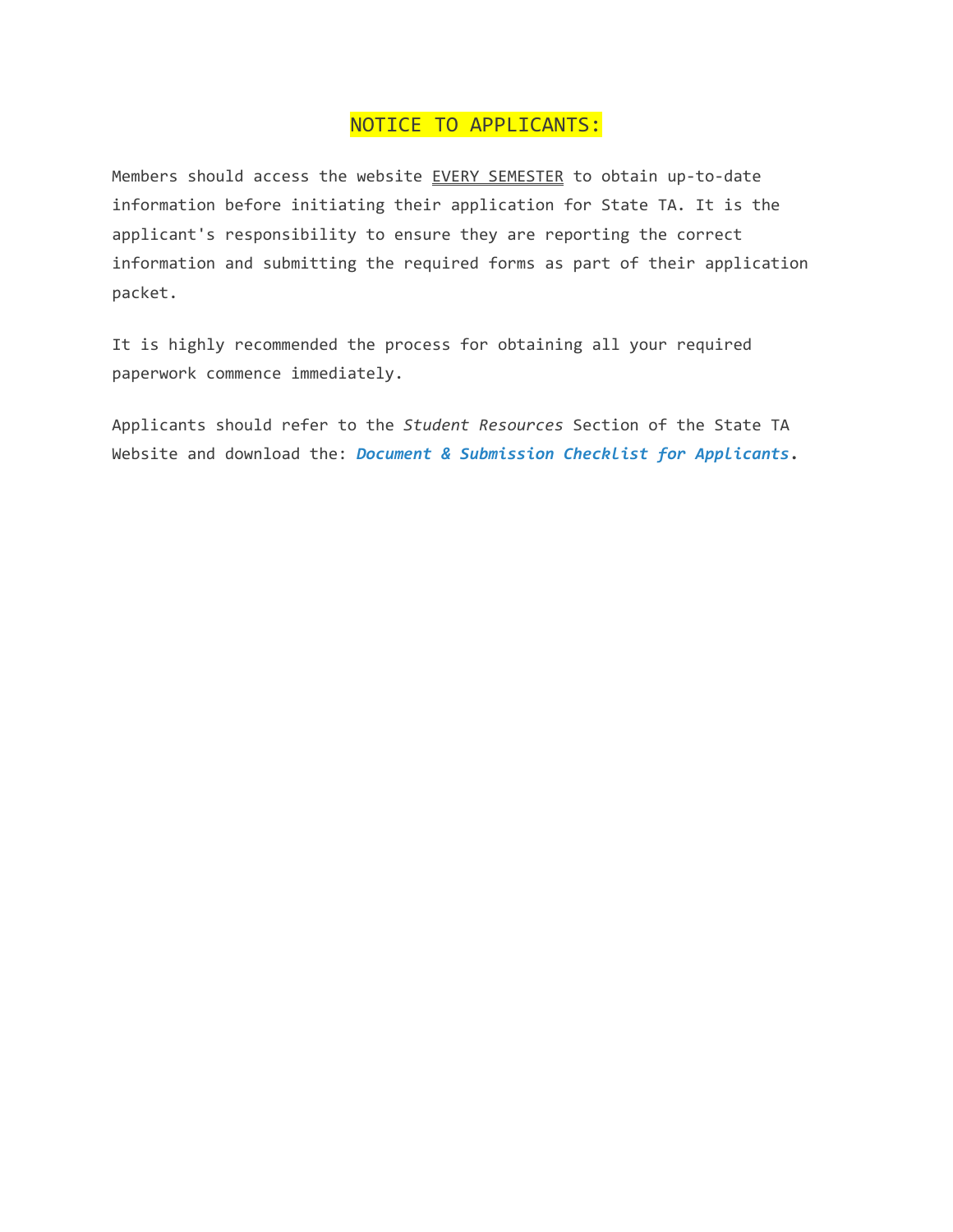#### **State Tuition Assistance Overview**

#### **Q. Which Guard Members are eligible to apply?**

**A.** Colorado National Guard Members under the following '*eligible*' statuses are encouraged to apply for State Tuition Assistance: **ELIGIBLE:** Title 10: Deployment, Call Up Title 32: Traditional, AGR, Federal Technician, M‐Day, One‐Time Occasional‐ Tour (OTOT)

#### **NOT ELIGIBLE:**

Title 10: Active Duty & Title 38 Veteran/Retiree Spouses/Dependents Reservists

Currently, the program is paying up to \$5,000/semester at the approved schools listed below. **Funding is subject to change based on availability.**

**The following state funded schools are sponsored by this program:**

| Adams State University                                    | Community College of Aurora             |
|-----------------------------------------------------------|-----------------------------------------|
| Aims Community College                                    | Community College of Denver             |
| Arapahoe Community College                                | Emily Griffith Technical College        |
| Colorado Mesa University                                  | Fort Lewis College                      |
| Colorado Mountain College                                 | Front Range Community College           |
| Colorado Northwestern Community College                   | Lamar Community College                 |
| Colorado School of Mines                                  | Metropolitan State University of Denver |
| Colorado State University at Ft.<br>Collins & Online Plus | Morgan Community College                |
|                                                           | Northeastern Junior College             |
| Colorado State University - Global                        | Otero Junior College                    |
| Colorado State University at Pueblo                       |                                         |
|                                                           | Pickens Technical College               |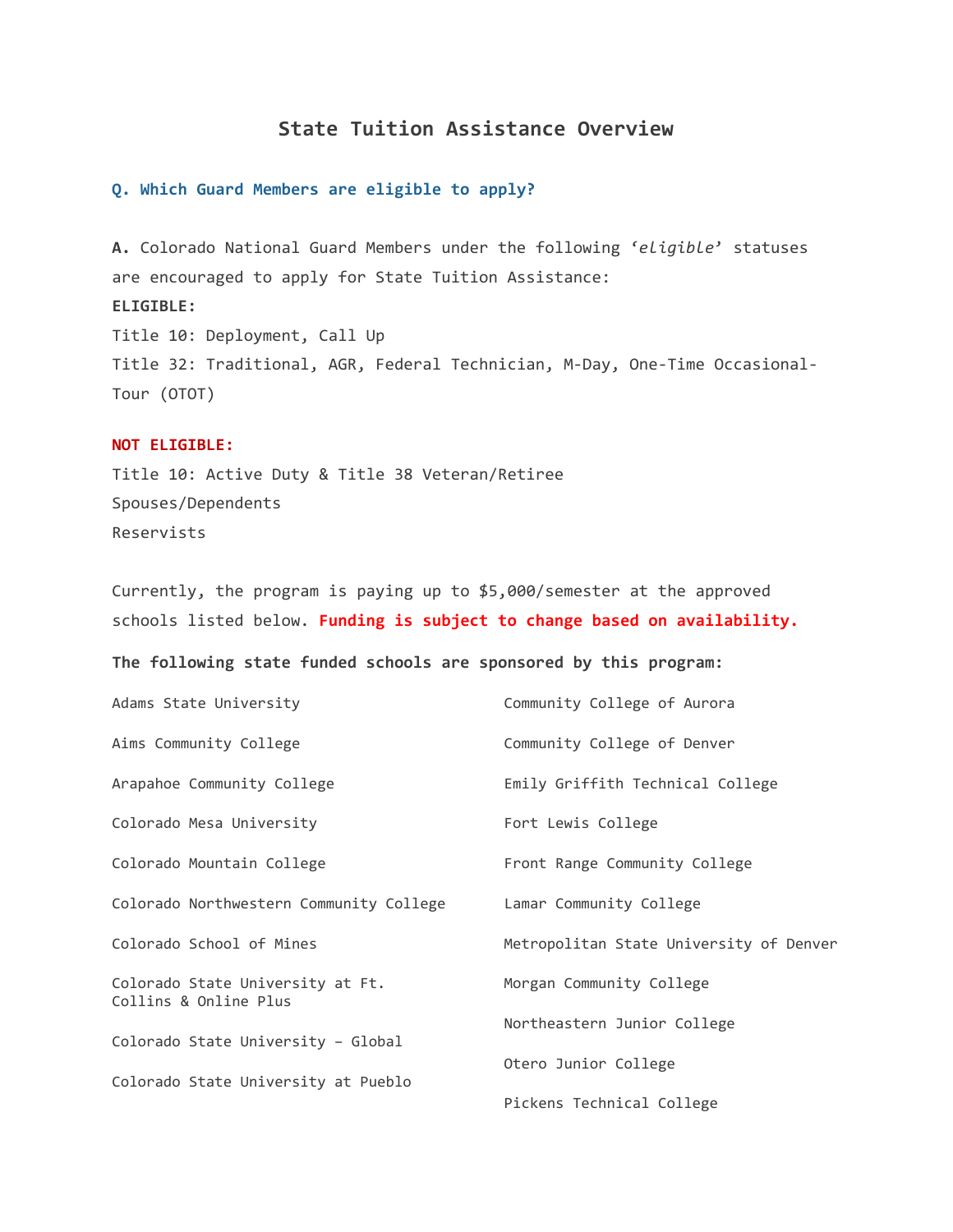| Pikes Peak Community College         | University of Colorado at Boulder                              |
|--------------------------------------|----------------------------------------------------------------|
| Pueblo Community College             | University of Colorado at Colorado<br>Springs                  |
| Red Rocks Community College          | University of Colorado at Denver                               |
| Southwest Colorado Community College |                                                                |
| Technical College of the Rockies     | University of Colorado Health Sciences<br>Center               |
| Trinidad State Junior College        | University of Northern Colorado<br>Western Colorado University |

#### **DEFINITION GUIDE FOR APPLICANTS**

**Online Application:** Completed every semester. Comprised of applicant demographic information and documentation, some documents will be unique to an applicant's situation. Visit: **www.colorado.gov/dmva > Tuition Assistance** by the established deadline posted to apply.

**State TA Authorization/FERPA Release Form:** The Authorization is an *estimated* award letter. The letter is only provided to applicants determined as conditionally eligible to apply in the State TA program and it is emailed to them.

Information on this letter is generated from data provided by the applicant at the time of application and it is subject to change. Once the applicant receives this form, the applicant must immediately sign/date and submit this form to the designated contact at their school as directed by the State TA Office.

Designated school contacts are provided to the student with the Authorization Letter. This signed form must be submitted to the designated institution contact no later than the first week of class.

Per the Family Education Rights and Privacy Act (FERPA), this State TA form gives authorization to the school, by the student, to release information pertaining to their student account and records to the State TA Office, so eligibility for payment can be confirmed.

**COURSE DROP: To remove/drop yourself from a class during a school's designated add/drop period.** If you add or drop classes during the school's specified period of time, you may not be penalized for doing so (check your school's add/drop policy outlined in their catalog).

Dropping courses can affect your State TA authorization amount. Additional classes added *AFTER* your authorization is issued, could also result in an out of pocket payment from you if additional State TA funds are unavailable.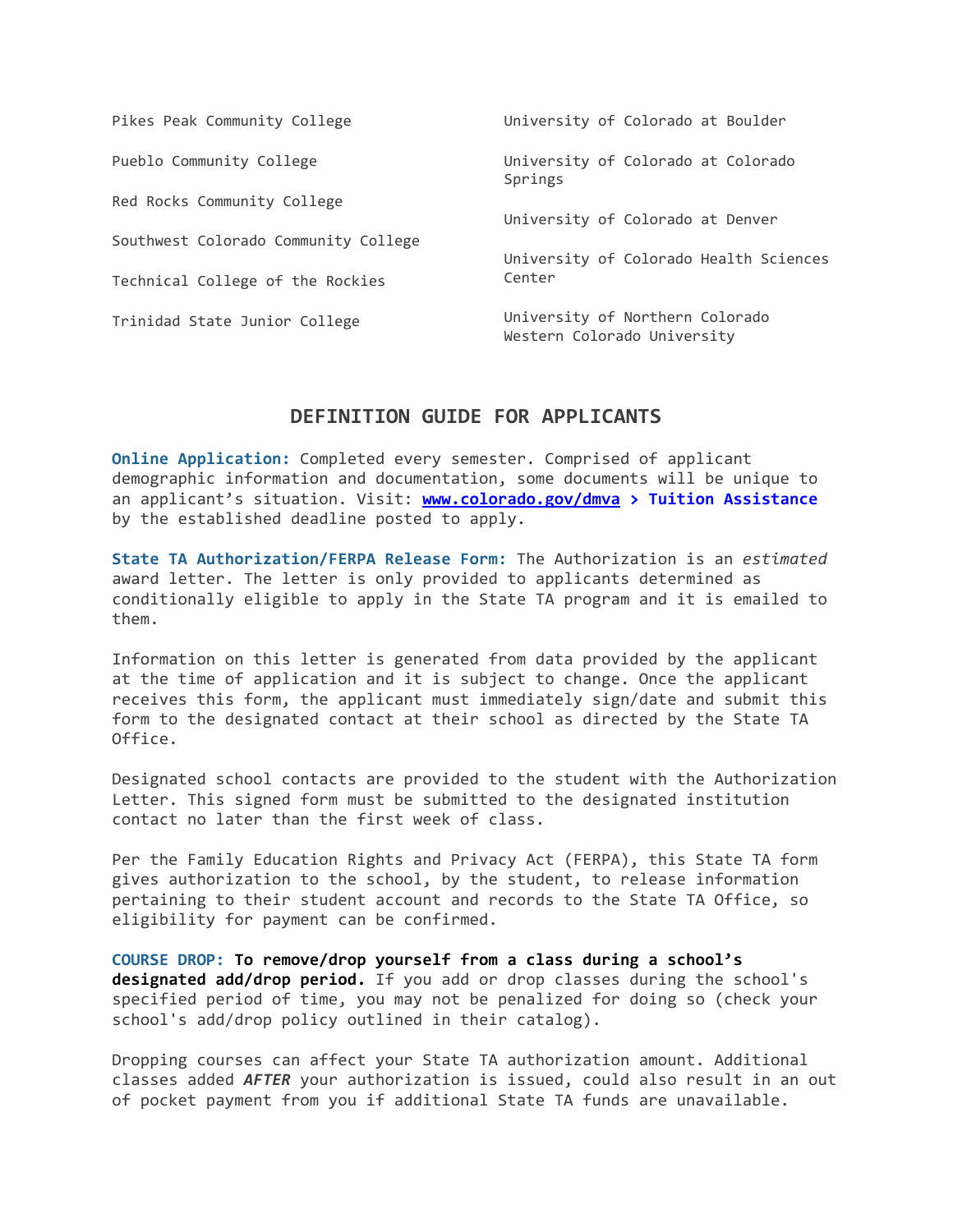\*If you were to drop *ALL* your courses and not replace them, you have unofficially 'withdrawn' from school.

**WITHDRAWAL: To remove yourself from a course or from school after the add/drop period has closed. Receive 'W' or 'I' for a grade** (depending on the school's grading practices)**.** Withdrawal from school means you are no longer an enrolled student at the school and are not attending any classes.

There are serious financial implications if you withdraw during a semester. You should always speak to someone at your school's Financial Aid office, Business Office and also the State TA Office before withdrawing so you can make an educated decision. You could potentially end up with a balance you have to pay out of pocket and it could also effect your ability to re‐enter school or transfer credits to another school.

#### **Q. Can my parents or anyone else contact the State TA office with questions regarding my State TA application or account?**

**A.** No. Your application and State TA payment information is **confidential**. The only time information will be released to a family member is if you are on orders **and** our office is provided a current and valid, active power of attorney on your behalf.

=============================================================================

**Q. What forms do I have to fill out and when is my application due for each semester?**

A. You must apply online and upload all documentation to your application. Application deadlines are posted on our homepage. Late documentation is not accepted. See the *Document & Submission Checklist for Applicants* for all document requirements.

You are provided (1) opportunity to submit your packet and (1) opportunity for re‐work on your packet with a designated deadline, in the event the State TA Office reviews your file and finds something that requires additional information.

Act promptly on State TA requests and take the time to make sure your packet is complete before submitting. Failure to do so will result in disqualification. =============================================================================

**Q. The application deadline is approaching and my** *cost breakdown* **isn't available from my school. What should I do?**

A. Please visit the **Student Resources** section on our website and download the *Document & Submission Checklist for Applicants***.** Under the *cost breakdown* section of that checklist, there are a series of options provided to you.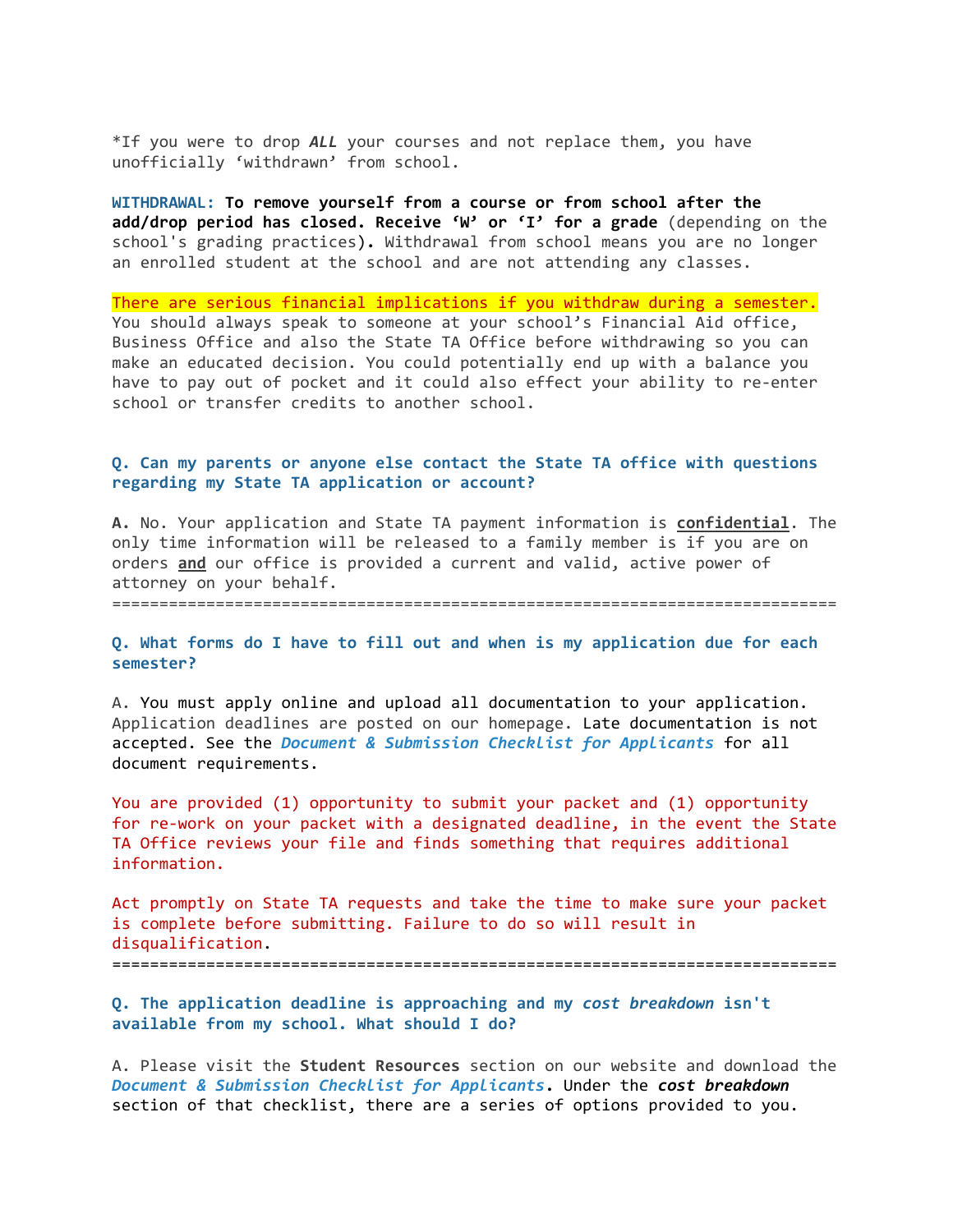=============================================================================

**Q. The application deadline is approaching and I don't have a** *course schedule* **yet! What should I do?**

A. Please visit the **Student Resources** section on our website and download the *Document & Submission Checklist for Applicants***.** There is *supplemental* information provided on this checklist detailing what you can provide in lieu of your course schedule if it is unavailable.

The supplemental option is only available to you if you are attending a school where new student orientation is required **and** your schedule will not be available until **after** the State TA deadline.

**=============================================================================**

#### **Q. I am waitlisted for some classes and enrolled in others? What's going to happen to my application?**

A. Waitlisted classes are **not** eligible for State TA. If you later become enrolled in those courses, your school will submit a written request for adjustment after their add/drop period has closed. If State TA funding is still available, your school's request will be considered.

Additional funding for any added class will be based on funding availability at that time and is not guaranteed. **=============================================================================**

**Q. How will I (and my school) know I am authorized for tuition assistance?**

**A.** If it is determined you are eligible, you will be emailed a State TA Authorization/FERPA Release form to sign. Be mindful that the eligibility review period can take several weeks after you submit your online application packet; please be patient. If you have not received an approval or denial by your first week of class, immediately contact the State TA office.

The Authorization is an *estimated* award letter. The letter is only provided to applicants determined as conditionally eligible to apply in the State TA program and it is emailed to them.

Information in this letter is generated from data provided by the applicant at the time of application and it is subject to change. Once the applicant receives this form, the applicant must immediately sign/date and submit this form to the designated contact at their school, as directed by the State TA Office.

Designated school contacts are provided to the student with the Authorization Letter. This signed form must be submitted to the designated institution contact no later than the first week of class.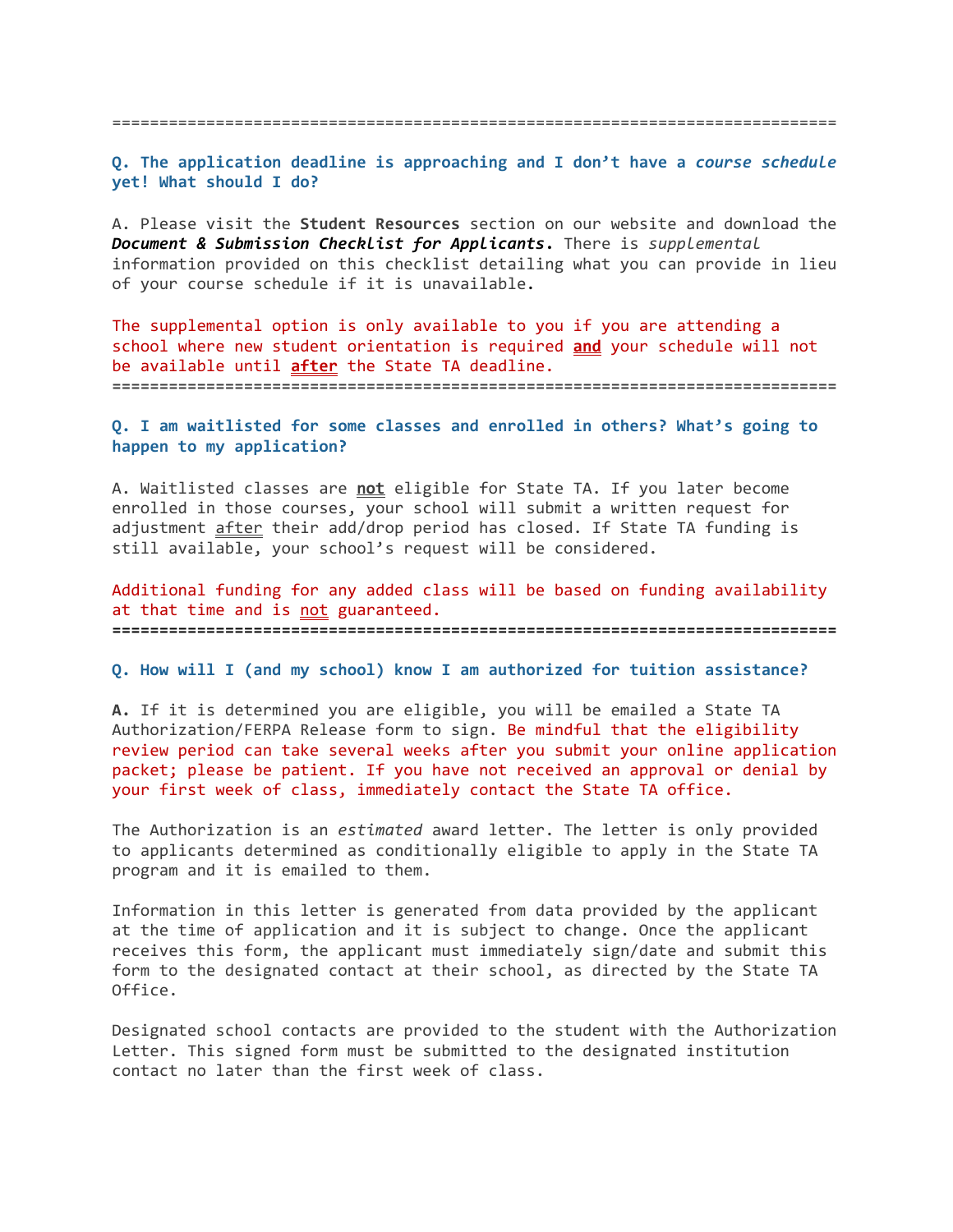Per the Family Education Rights and Privacy Act (FERPA), this State TA form gives authorization to the school, by the student, to release information pertaining to their student account and records to the State TA Office, so eligibility for payment can be confirmed.

**=============================================================================**

**Q. I got a bill from my institution and they are asking for payment. It looks like State TA has not been applied to my account yet, what do I do?**

A. First, do not ignore these communication attempts from your school.

If your institution is threatening to drop you or place your student account on hold, immediately reach out to the contact at your school that has been designated to handle your State TA. It is possible they do not have you flagged for State TA eligibility or you may have other outstanding charges that need to be addressed. If you do not know who this person is, contact the State TA office manager for assistance.

You should be aware that your school will not invoice the State TA Office for payment until they have received your signed State TA Authorization/FERPA Release form **and** the school's Add/Drop period has officially passed. Ensure you have turned in your signed form by your school's billing deadline; otherwise you will risk not having your State TA Paid.

Invoices will not be provided by your institution or paid by the State TA office, if your State TA Authorization/FERPA Release form was not signed and turned in by you (the student).

**=============================================================================**

#### **Q. I received other sources of aid and my eligibility was adjusted or I no longer qualify for State TA. Why is this?**

A. Per C.R.S. 23‐7.4-302. 2 a.: A member shall be eligible for tuition assistance pursuant to this section to the extent that the *sum* of the member's tuition from all sources, including the federal government, does not exceed one hundred percent of the cost of tuition.

Students reported by their school as having '*other sources of aid'* will have their State TA re-calculated accordingly. If it is determined you have more aid than needed to cover your tuition, your State TA will not be paid. Refunds of State TA money to members are not permitted.

=============================================================================

**Q. Do I have to be a member of the Colorado National Guard (either Army or Air Force) to be eligible for the tuition benefits? Are spouses/dependents eligible?**

A. Yes, you have to be an active drilling member of the CONG. Spouses/dependents are *NOT* eligible for the tuition assistance program;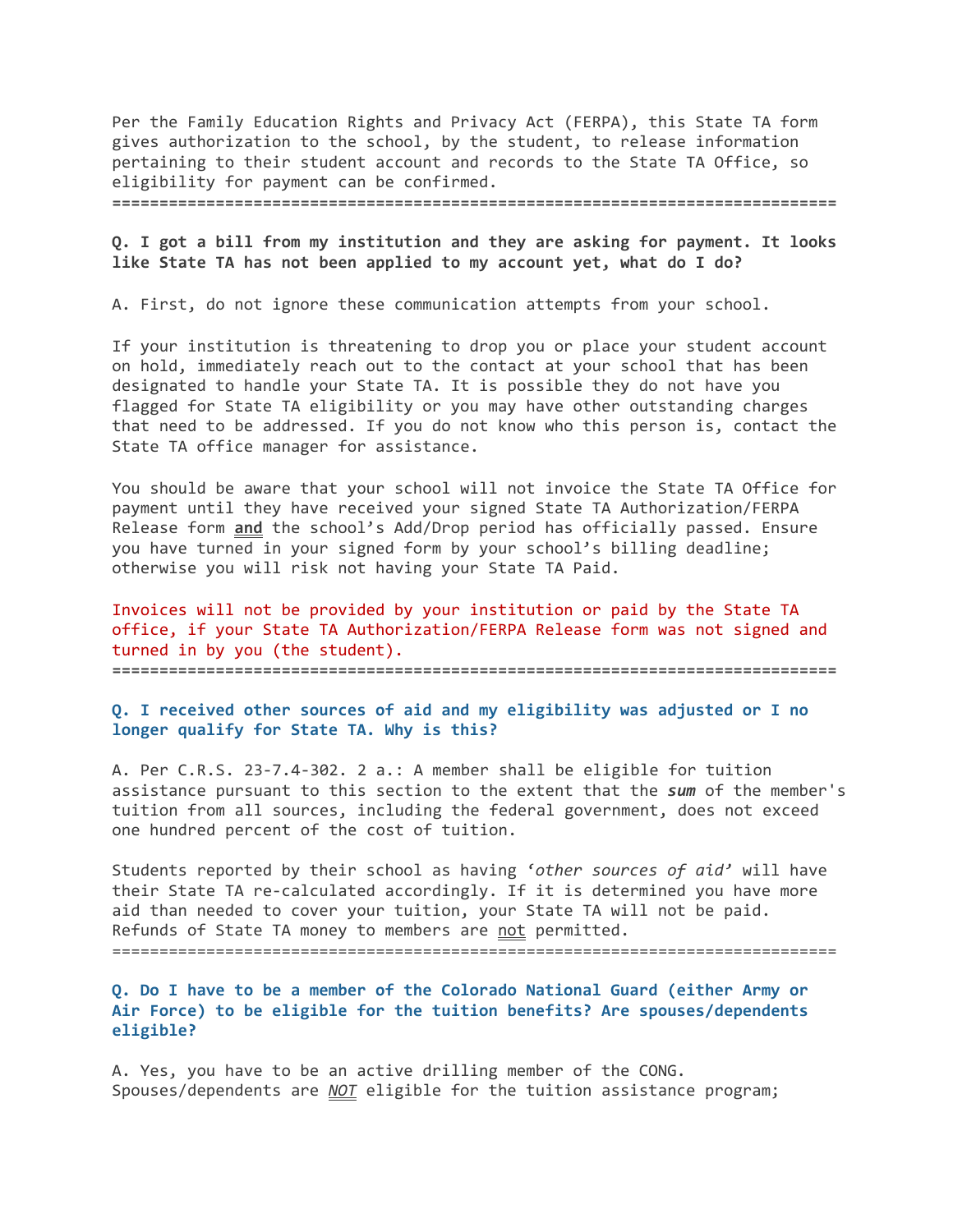however there are some schools that have opted to waive registration/enrollment fees to military spouses/dependents. Please ask for discounts at your school.

#### =============================================================================

#### **Q. How much Tuition Assistance does state pay each semester?**

A. State Tuition Assistance can pay up to \$5,000 of your in‐state tuition per semester (after COF stipend applied). Funding is subject to change, based on funding availability.

State TA does not for pay books, fees or living expenses. The awarded amount each semester is based on how many applications are received, and how much funding is available. Refunds are also not available to members utilizing the funding.

=============================================================================

#### **Q. Does State Tuition Assistance pay for out‐of‐state residency?**

A. No. As of 1 July 2007, a member of the Colorado Guard whose sole residency is Colorado is eligible for '*in‐state tuition status*.' Becoming a member of the Colorado Guard doesn't automatically guarantee you in‐state residency but it does make you eligible for the in‐state tuition rate at Colorado state colleges and universities.

You must contact the school you are interested in attending to find out their process for applying for in‐state tuition and complete their required in‐ state tuition and residency paperwork.

=============================================================================

#### **Q. Can I use State TA for cost of living or any other expenses?**

A. No. State TA is for tuition only. Books, fees and living expenses are the responsibility of the applicant. Please be advised that if you paid your school directly for tuition, your school may not be required to reimburse money you paid out of pocket and could apply it to your other charges. Be sure to check your school's refund policy regarding student payments. State TA Funds are issued directly to your school.

Refunds to students with State TA funds are not permitted. If you receive a refund check from your school, it is strongly recommended that you confirm with both your school's billing office (first) and the State TA office  $(2^{nd})$ that you have not received any State TA money as a refund.

You could later be required to return State TA funding to the school or the State TA Office if an error was made at your school during the refund process. Your account could also be sent to collections. **============================================================================**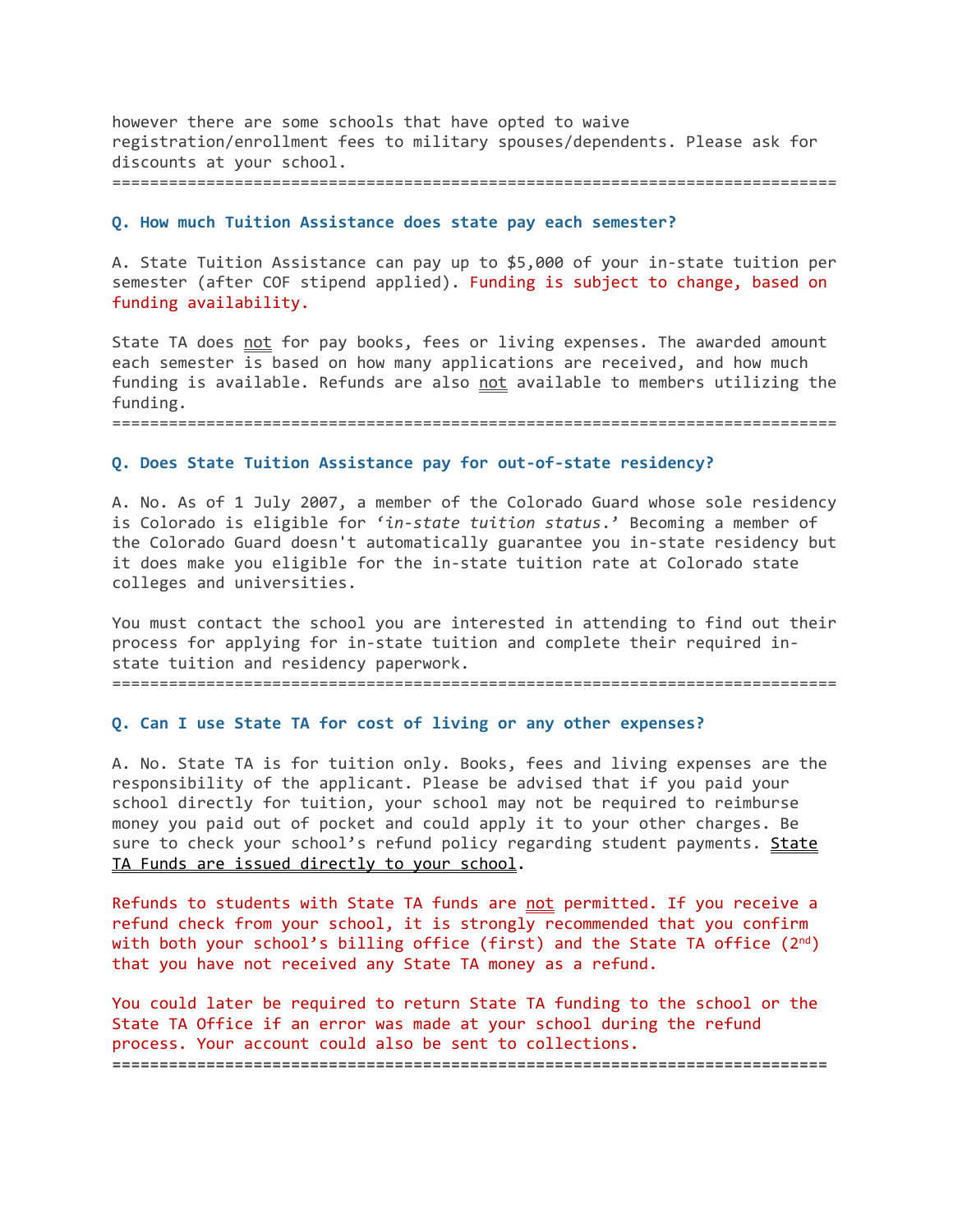#### **Q. What happens if I drop a class?**

A. If you drop a class, you should immediately notify the State TA Office and your school's billing office. Your eligibility may need to be adjusted. Typically if you drop during your school's designated add/drop period they will also remove the charges from the dropped course.

However, it is advised that you still follow up with your school regarding this and do not assume the charges have been removed automatically. =============================================================================

**Q. What happens if I withdraw from a class (take 'W' grade) or withdraw completely from school?**

If you withdraw from a class and take a W grade or withdraw completely from your school, you are required to notify the State TA office immediately before doing so. There are financial implications for withdrawing.

You will be responsible for repayment back to the State TA office if any withdrawn classes were paid with State TA Funds. If you fail to repay the funds back to the State TA Office, your account will be sent to collections and your student account and college transcripts may be placed on hold, preventing you from registering for future courses.

If you withdraw before State TA funds were paid, you are responsible for making payment arrangements with your school to cover your balance. =============================================================================

#### **Q. If I apply for State Tuition Assistance and also Federal Tuition Assistance (GOARMYED), can I use both sources to pay for my schooling?**

A. Yes. However, tuition paid from any tuition assistance source cannot exceed 100%. State Tuition Assistance will always be applied towards your tuition first. You may apply for Federal TA at: WWW.GOARMYED.COM on your remaining tuition balance if you are eligible.

**=============================================================================**

**Q. If I apply for State Tuition Assistance and GI Bill, can I use both sources to pay for my schooling?**

A. Yes. You may apply to use your GI Bill funding while also using State Tuition Assistance. State Tuition Assistance will always be applied first towards your tuition.

**============================================================================= Q. If I apply for State Tuition Assistance, Federal TA & GI Bill, can I use**

**all three sources together to pay for my schooling?**

A. Yes, in some cases. However, Chapter 1606/1607 GI Bill funding and Federal TA (GOARMYED) cannot be used simultaneously for the same courses. State TA